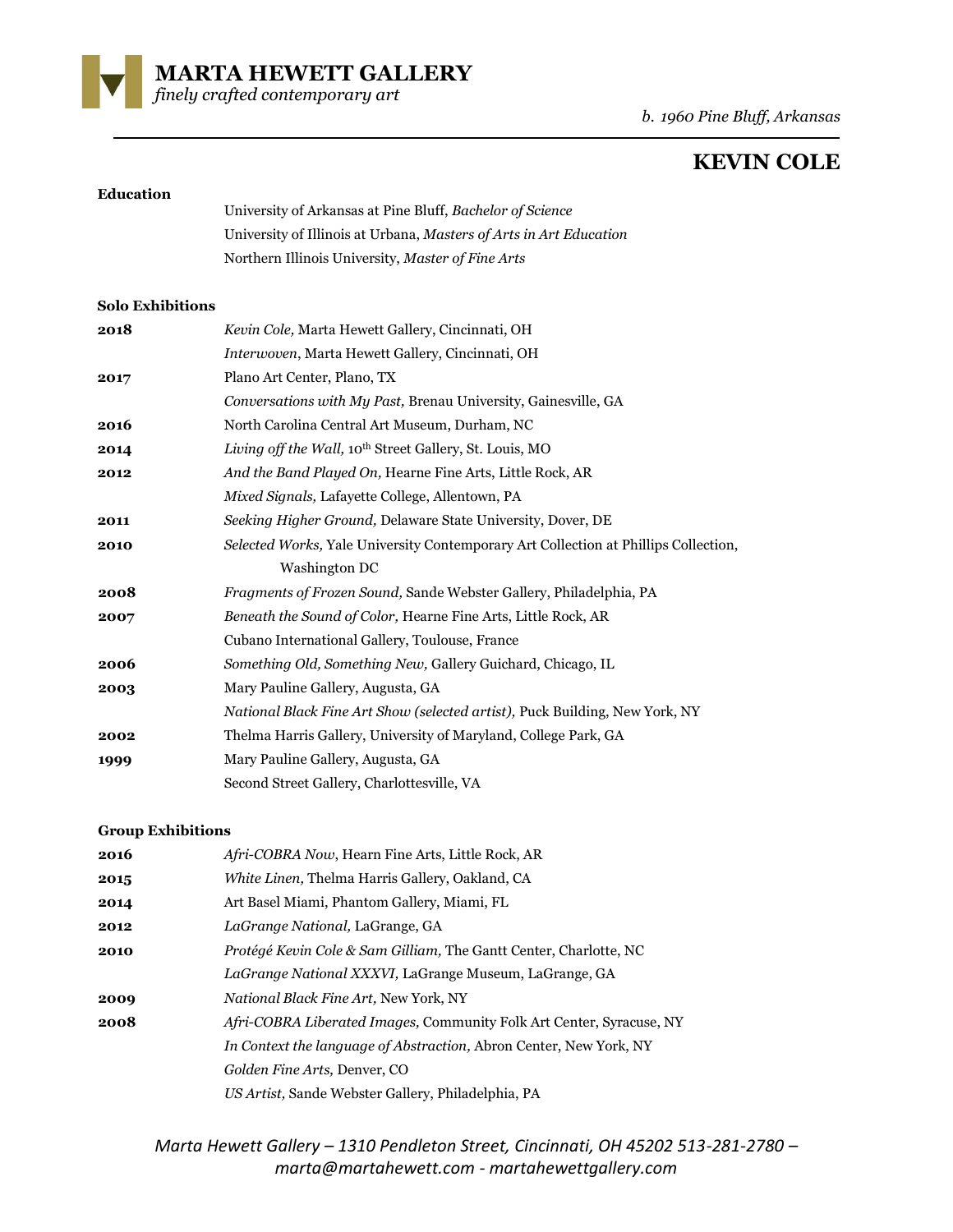| 2007               | Dialogue with Color, White Space Gallery, Winston Salem, NC                                |
|--------------------|--------------------------------------------------------------------------------------------|
|                    | Beneath the Surface, Embassy of Venezula, Washington DC                                    |
|                    | Cubano International Gallery, Toulouse, France                                             |
| 2006               | Different Way of Seeing, Noyles Museum of Art Oceansville, NY                              |
|                    | Kevin Cole & Alonzo Davis, Old Dillard Museum, Ft. Lauderdale, FL                          |
| 2005               | Madison National Juried Art Exhibition, Madison, GA                                        |
|                    | Prints from the Collection of Robert & Jean Steele, Yale University Gallery, New Haven, CT |
|                    | University of Scranton, Scranton, PA                                                       |
|                    | College of William & Mary, Williamsburg, VA                                                |
|                    | Morgan State University, Baltimore, MD                                                     |
|                    | North Carolina Central University, Durham, NC                                              |
| 2004               | Images of America, from the Collection of Darrell and Lisa Walker, Walton Art Center,      |
|                    | Fayetteville, AR                                                                           |
|                    | Hammonds House Galleries, Atlanta, GA                                                      |
|                    | Tubman Museum of Art, Macon, GA                                                            |
|                    | Abstraction Revisited, International Visions Gallery, Washington DC                        |
|                    | Black Creativity, Museum of Science and Industry, Chicago, IL                              |
| 2003               | Jacob Lawrence and Kevin Cole, Francine Seders Gallery, Seattle, WA                        |
|                    | National Black Fine Art Show (selected artist), Puck Building, New York, NY                |
| 2002               | Hampton Museum, Hampton University, Hampton, VA                                            |
|                    | Michael Carlos Museum, Emory University, Atlanta, GA                                       |
|                    | Sander Hudson Gallery, Atlanta, GA                                                         |
|                    | University of Maryland, College Park, GA                                                   |
|                    | International Visions Gallery, Washington DC                                               |
| 2001               | Absence of color, Philadelphia Museum of Art, Philadelphia, PA                             |
|                    | Will, Old Dominion University, Norfolk, VA                                                 |
| 2000               | Auction 2000, Aljira Center for Contemporary Art, Newark, NJ                               |
|                    | Chicago Black Art Exhibition, Navy Pier, Chicago, IL                                       |
|                    | Third Annual National Black Art Exhibition, New York, NY                                   |
|                    | African-American Art Museum, Dallas, TX                                                    |
|                    | Runaway Moon Gallery, West Palm Beach, FL                                                  |
| 1999               | Sande Webster Gallery, Philadelphia, PA                                                    |
|                    | Sandler Hudson Gallery, Atlanta, GA                                                        |
|                    | Arts & Cultural Center, Hollywood, CA                                                      |
|                    | Porter Troupe Gallery, San Diego, CA                                                       |
|                    | Second Street Gallery, Charlottesville, VA                                                 |
| <b>Collections</b> |                                                                                            |
|                    | Alabama Power Co., Birmingham, AL                                                          |
|                    | Arkansas Art Center, Little Rock, AR                                                       |
|                    | Atlanta Life Insurance Co., Atlanta, GA                                                    |
|                    | Bank of America, Charlotte, NC                                                             |
|                    | Bell Laboratories, Hartford, NJ                                                            |
|                    | City of Charleston, Charleston, SC                                                         |
|                    | Clark Atlanta University Art Museum, Atlanta, GA                                           |
|                    |                                                                                            |

*Marta Hewett Gallery – 1310 Pendleton Street, Cincinnati, OH 45202 513-281-2780 – marta@martahewett.com - martahewettgallery.com*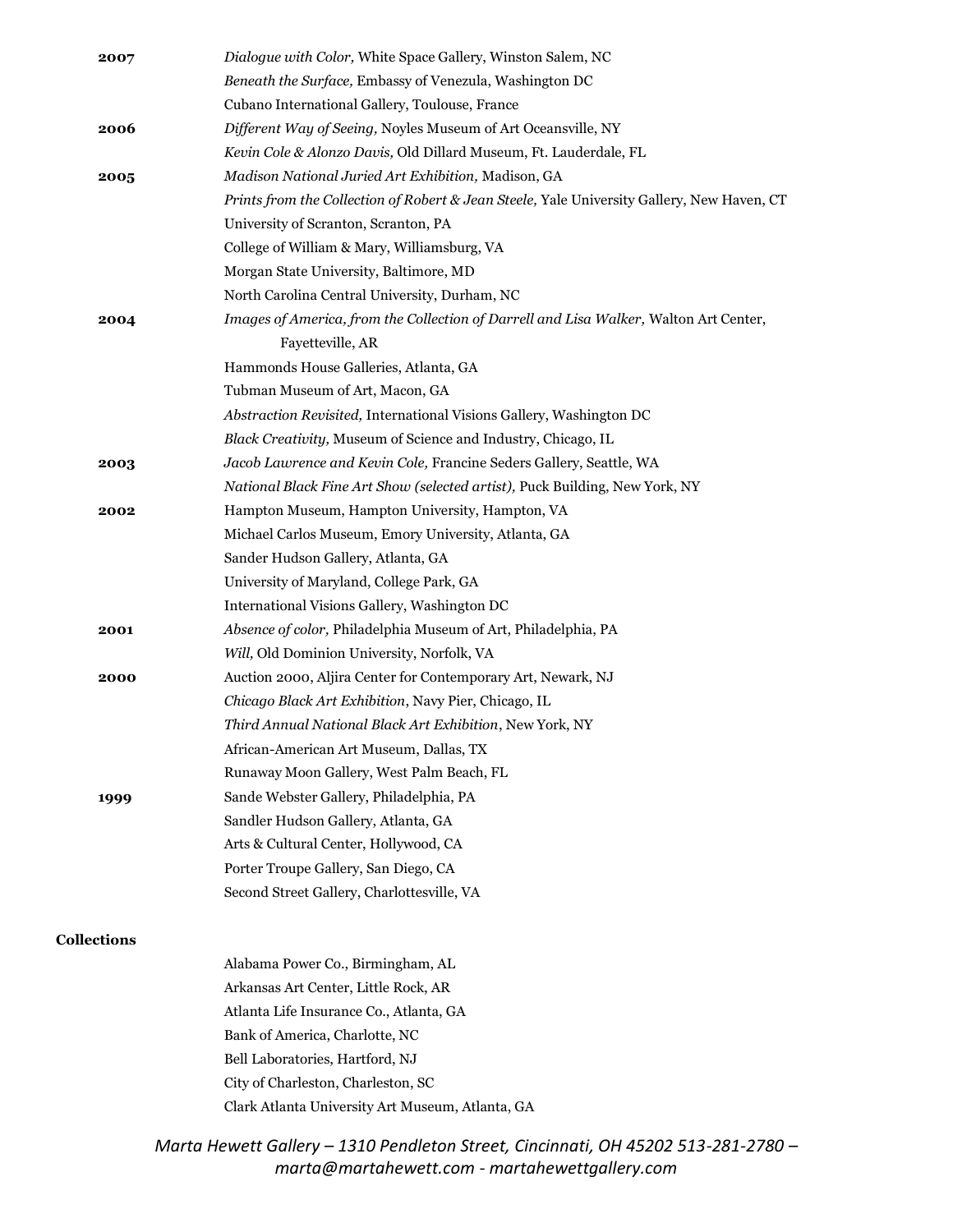Corcoran Gallery Museum, Washington, DC Doubletree Hotel, Tampa, FL Eso Won Books, Los Angeles, CA Evans-Tibbs Collection, Washington, DC Fulton County Arts Council, Atlanta, GA Gibbs Museum of Art, Charleston SC Gink, Marc, Inc., St. Louis, MO Hammonds House Galleries and Museum, Atlanta, GA HeadFirst Marketing Research Inc, Stone Mountain, GA IBM, New York City, NY IP Stanback Museum, Orangeburg, SC Jump Incorporated, Chicago, IL Kaiser Permanente, Atlanta, GA King and Spalding Law Firm, Atlanta, GA King Tisdale Museum, Savannah, GA LaGrange Art Museum, LaGrange, GA McKinley Foundation, Champaign, IL Morgan & Stanley, Chicago Il Morris Museum, Augusta, GA Museum of Contemporary Art of Georgia, Atlanta, GA Nancy Gunn Library, Conyers, GA Northern Illinois University, Dekalb, IL, NY Northern Telecom Inc., Atlanta, GA Pennsylvania Academy of Fine Art, Philadelphia, PA Philander Smith College, Little Rock, AR Restaurant Development Group, Cincinnati, OH Shorter College, Little Rock, AR South Fulton Regional Library, Union City, GA Sutherland, Asbill, Brennan Law Firm, Atlanta, GA Tampa Museum, Tampa FL The Coca-Cola Co. Atlanta, GA The College Board, New York City The Dayton Institute of Art, Dayton, OH The Dr. David C. Driskell Center, University of Maryland, College Park MD The Houston Center, Clemson University, Clemson, SC The Ogden Museum of Southern Art, New Orleans, LA The Springer School, Cincinnati, OH THETA Foundation, Little Rock AR Tubman Museum, Macon, GA University of Arkansas, Pine Bluff, AR UPS, Chicago, IL US Embassy Barbados Virginia Center for the Arts, Sweetbriar, VA Walton Fine Art Center, Fayetteville, AR West Georgia College, Carrollton, GA

*Marta Hewett Gallery – 1310 Pendleton Street, Cincinnati, OH 45202 513-281-2780 – marta@martahewett.com - martahewettgallery.com*